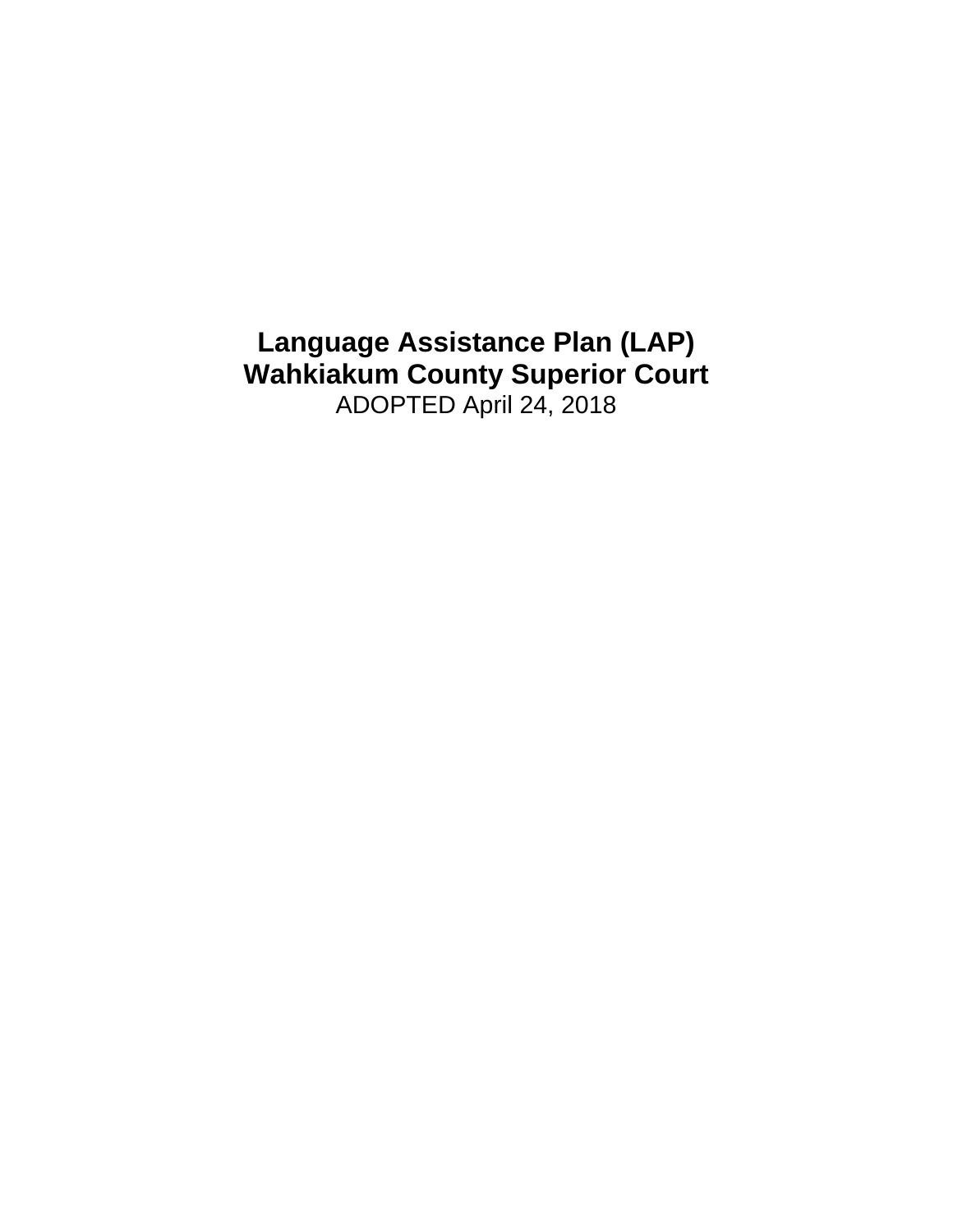# **Language Access Plan of Wahkiakum County Superior Courts**

# **I. PURPOSE**

This LAP sets forth the **Wahkiakum County Superior Court** policy and procedures for the provision of timely language access services that ensure access for all limited English proficient (LEP), deaf, hard of hearing, and deaf-blind (D/HH/DB) individuals who come in contact with Wahkiakum County Superior Court services and programs. Language access services include both interpretation and translation services for LEP and D/HH/DB individuals.

# **II. COURT POLICY REGARDING LANGUAGE ACCESS SERVICES**

Under Washington state law (RCW 2.42 and 2.43), Title VI of the Civil Rights Act of 1964 (Title VI), the Omnibus Crime Control and Safe Streets Act of 1968 (Safe Streets Act), the Americans with Disabilities Act (ADA), and the regulations implementing these federal laws, Washington courts are required to provide language access services to all LEP and D/HH/DB individuals in civil and criminal court proceedings and in all courtmanaged services and programs and to develop a written language access plan pursuant to RCW 2.43.090.

It is the policy of *Wahkiakum County Superior Court* to provide foreign language interpreter services at no cost to LEP parties, witnesses, victims, and others with an interest (e.g., parents, legal guardians, custodians) in all court proceedings and operations, both civil and criminal, other than when it is the responsibility of other government bodies pursuant to state law. It is also the policy of this court to provide sign language interpreting services at no cost to persons who are D/HH/DB as required under applicable state and federal statutes and regulations.

*Wahkiakum County Superior Court* will provide accessible information to LEP and D/HH/DB persons on how to request these language assistance services and vital documents as part of its notice to the public about its language access services.

Although D/HH/DB individuals are covered under the ADA and RCW 2.42 rather than Title VI and the Safe Streets Act, this plan covers language access services for both D/HH/DB and LEP individuals.

# **III. DATA COLLECTION AND NEEDS ASSESSMENT**

### **A. Current Needs**:

The **Wahkiakum County Superior Court Clerk's Office** has reviewed the demographic data regarding the language needs of its community, from sources such as the following: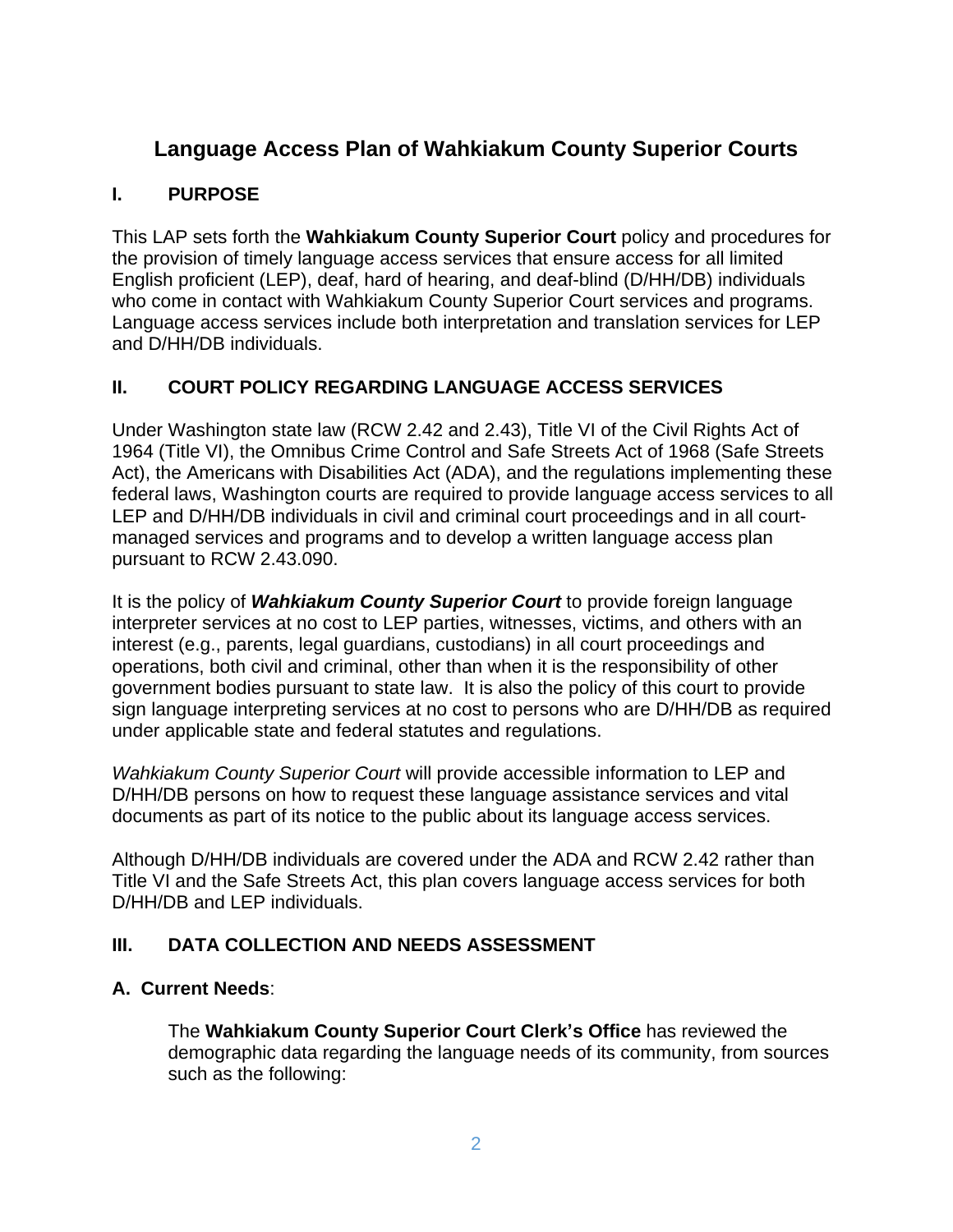County Clerk's Office; Juvenile Office, Schools, Law Enforcement, Health Department; Jail and Prosecuting Attorney Office

The most current language need identification efforts undertaken by *Wahkiakum County Superior Court* shows the following non-English languages, whether spoken or signed, that are most frequently used in our **geographic area** and court community:

- *Spanish (Mexican)*
- *Laotian*
- *Cambodian*
- *Vietnamese*
- *Russian*

*\*\*primary request may be different in Wahkiakum County*

# **B. Identified Future Needs (if any)**

*Wahkiakum County Superior Court* has identified the following emerging and/or additional languages among court users in the area for which resources will be needed in the future:

None identified

# **IV. LANGUAGE ASSISTANCE IDENTIFICATION AND RESOURCES**

### **A. Designated Language Access Office**

The *Wahkiakum County Superior Court* has designated **Wahkiakum County Superior Court Clerk's Office** as the office responsible for coordinating language access services and to whom requests for interpreters and other language access services may be addressed. This designated office is available to:

- Develop lists of interpreters and secure interpreter services
- Receive and track language assistance requests;
- Provide information to assist LEP and D/HH/DB individuals to secure language access services;
- Assist court staff with securing language access services; and
- Answer questions from LEP and D/HH/DB individuals, and the public at large, regarding the court's available language access services.

LEP and D/HH/DB individuals, attorneys, justice partners, or any other parties in need of language access services may contact: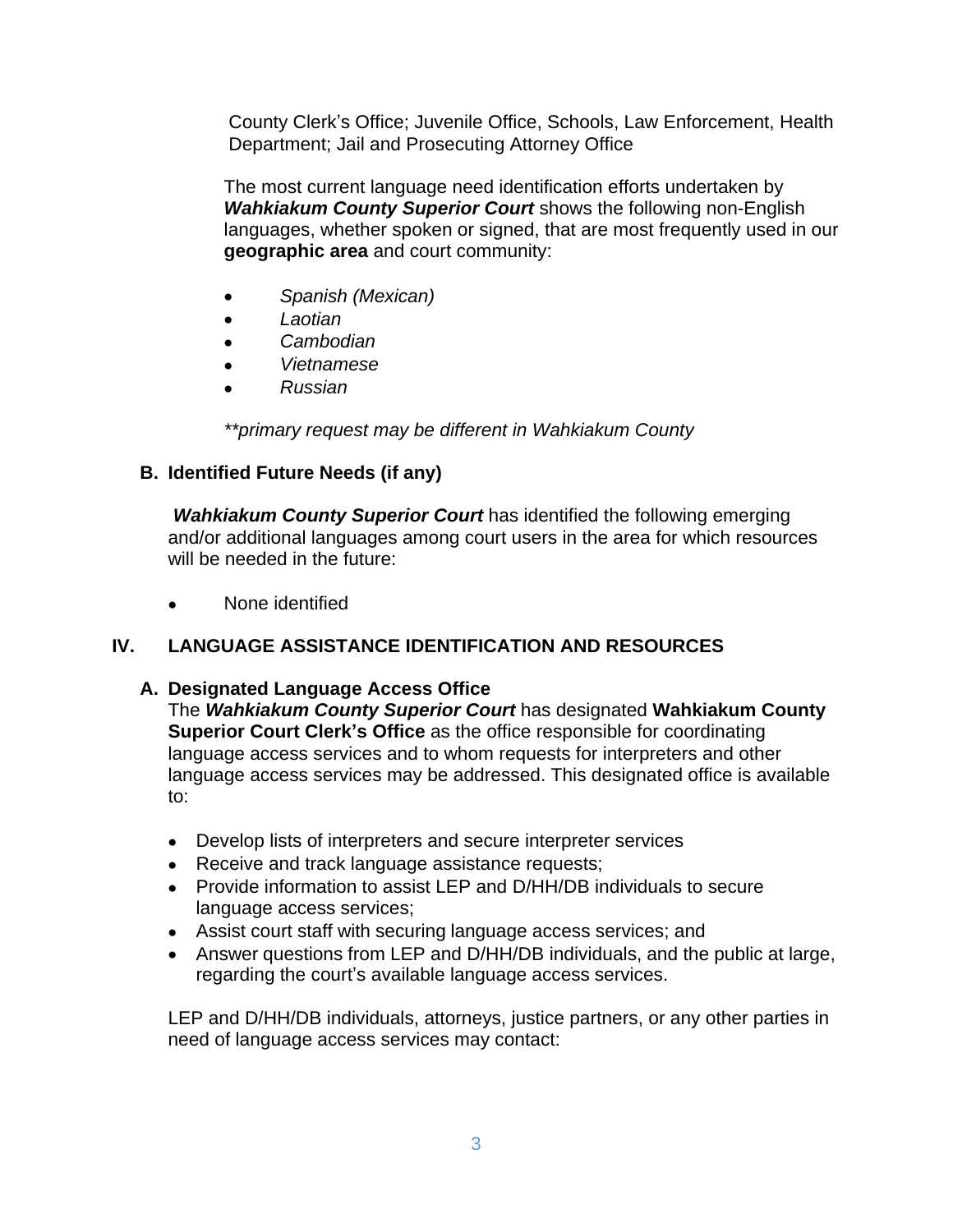**Wahkiakum County Superior Court Administration Wahkiakum County Courthouse 64 Main Street Cathlamet, WA 98612 360-795-3558**

#### **B. Identification of Language Access Needs and Notice of Availability**

LEP and D/HH/DB, individuals may come in contact with court personnel via the phone, TTY / TDD, in-person, or through other means. In addition, there are various points of contact within **Wahkiakum County Superior Court** where LEP individuals or persons who are D/HH/DB will be in contact with court staff. Sometimes people who need language access services, including translated documents, will not request these services because they do not realize that such services are available at no charge, or because they do not recognize the level of English-language proficiency or communication ability needed to effectively participate in the court program, court proceeding, or court services. The first step in providing language access services is to enable LEP individuals or persons who are D/HH/DB to properly identify their language needs.

As a first step towards ensuring that LEP and D/HH/DB individuals are able to properly identify their language needs and to request language access and assistance services, *Wahkiakum County Superior Court* has a legal obligation to provide accessible notice to the public of an individual's right to spoken and sign language interpreter services and to be provided vital documents in translated form whenever necessary to access court proceedings and courtmanaged programs.

- **1. Identifying Language Needs at Points of Access** *Wahkiakum County Superior Court* will identify language access needs at all points of contact with the court, such as the following:
	- □ Telephone calls or in-person contact with Superior Court Clerk's Office
	- □ Superior Courtroom

To ensure the earliest possible identification of the need for language access services, the **Wahkiakum County Superior Court** has established internal protocols with the various justice partners which routinely interact with this court in order for these partners to communicate to the appropriate court staff the needs of LEP or D/HH/DB participants who will be coming into contact with the court. While justice partners themselves may be under a separate legal obligation to provide language access services to their clients, the court will be notified of any services that fall under the responsibility of the court as early as possible so services may be provided in a timely and efficient manner. Examples of justice partners include:

 $\Box$  Jail staff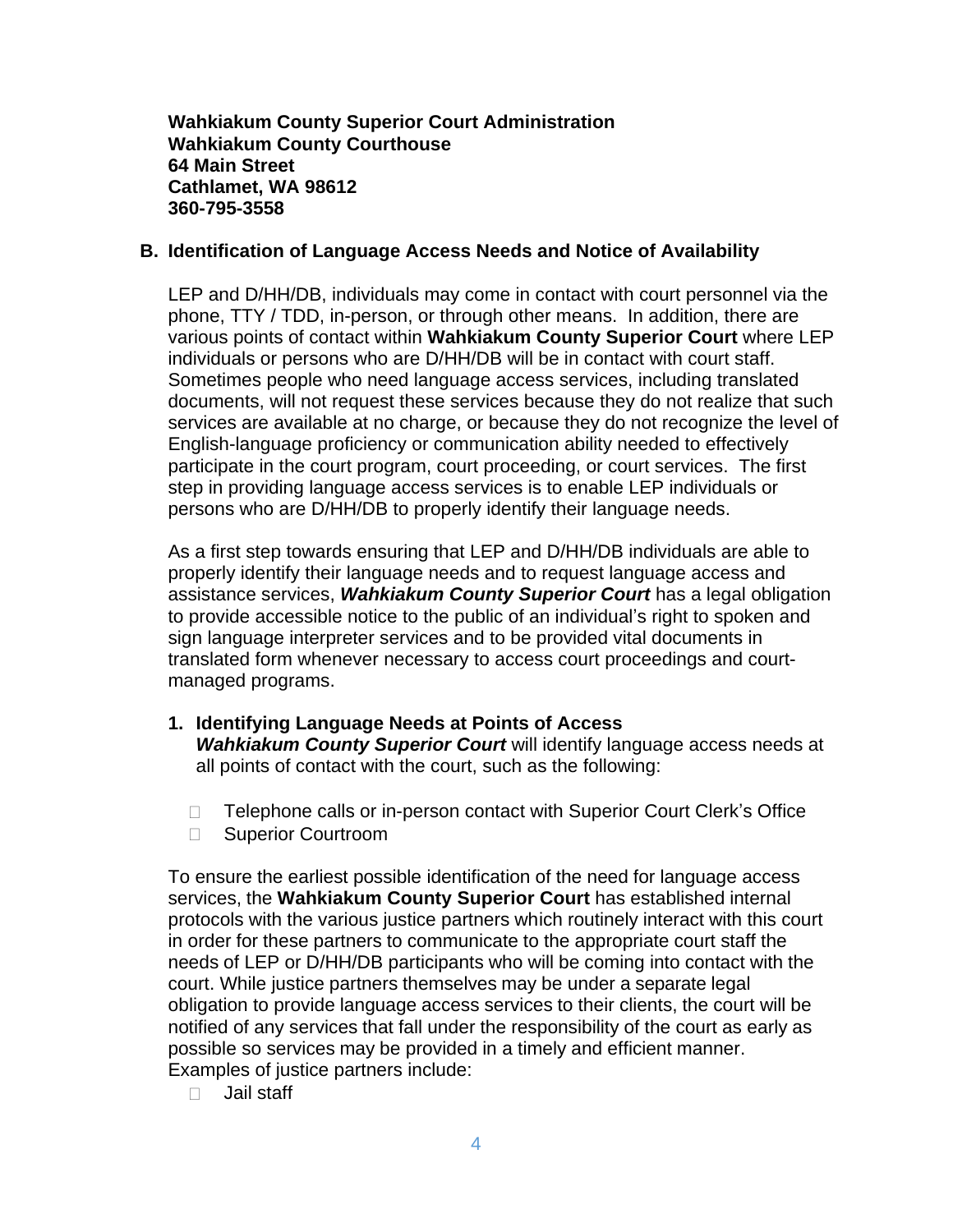- $\Box$  Domestic violence victim's advocate
- □ Attorney/public defender
- $\Box$  Law enforcement

### **2. Notice of the Availability of Language Access Services**

In order to facilitate the ability of LEP and D/HH/DB individuals to request their need for language access services, the **Wahkiakum County Superior Court** shall provide notice of the availability of language access services translated into Washington State's most frequently used languages that states:

"*You have the right to language access services at no cost to you. To request these services, please contact the Superior Court Clerk's Office, (contact name) 360-795-3558*

The **Wahkiakum County Superior Court** displays this notice on its website and at the following locations:

- Entrance to Superior Courtroom
- Clerk's Office
- Superior Courtroom

Additionally, **Wahkiakum County Superior Court** has Language Identification Cards available at its points of contact, including those listed above when appropriate, to help LEP and D/HH/DB and court staff communicate with each other.

When it appears that an individual has difficulty communicating due to a language barrier, **Wahkiakum County Superior Court** staff and **Wahkiakum County Clerk** staff must inform the LEP or D/HH/DB person of his or her right to have language access services provided by the courts at no cost to them, even if the LEP or D/HH/DB person has not made a request for the language access services.

# **V. LANGUAGE ACCESS SERVICES**

Once the **Wahkiakum County Superior Court** staff has determined interpreter services are required for an LEP or D/HH/DB individual, court staff have access to the following procedures for securing an interpreter.

### **A. Language Access Services Inside the Court Room**

### **1. Appointment of a Certified, Registered, or Qualified Interpreter for In Court Proceedings**

The person responsible for appointing or securing the assistance of an interpreter at the Wahkiakum County Superior Court will comply with the following order of preference in appointing an interpreter in RCW 2.43.030: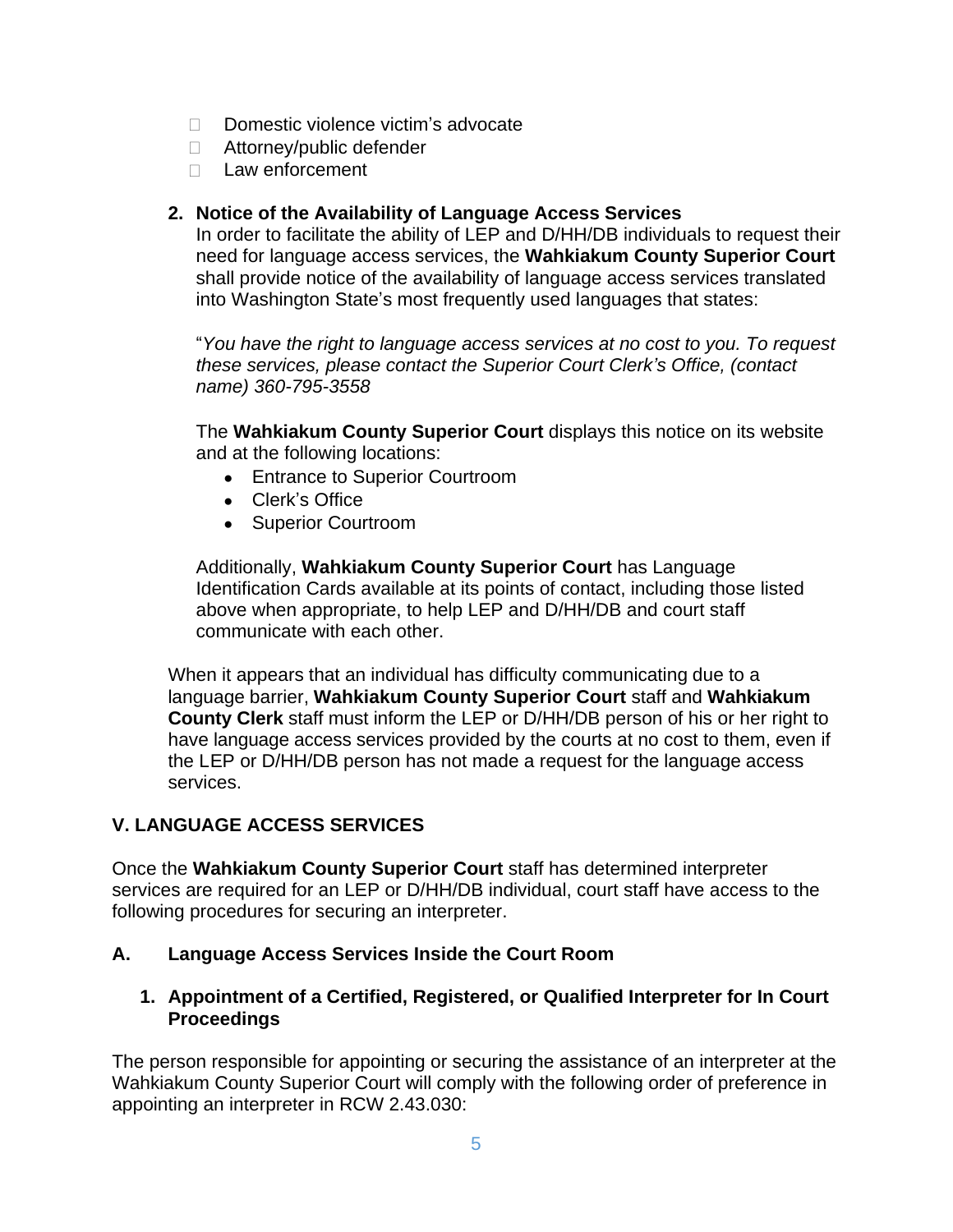#### RCW 2.43.030(1) (b)

An in-person Certified or Registered interpreter who has been credentialed by the Administrative Office of the Courts shall be appointed, whenever possible, unless good cause is found and noted by the appointing authority. "Good cause" includes, but is not limited to, a determination that:

(i) Given the totality of the circumstances, including the nature of the proceeding and the potential penalty or consequences involved, the services of an in-person credentialed interpreter are not reasonably available to the appointing authority; or (ii) The current list of credentialed interpreters maintained by the Administrative Office of the Courts does not include an interpreter in the language spoken by the LEP.

#### RCW 2.43.030(2)

If good cause is found for using an interpreter who is not credentialed by the Administrative Office of the Court, the appointing authority shall make a preliminary determination that the proposed interpreter is able to interpret accurately all communications to and from such person in that particular proceeding. The appointing authority shall satisfy itself on the record that the proposed interpreter:

- (a) Is capable of communicating effectively with the court or agency
	- and the person for who the interpreter would interpret; and
- (b) Has read, understands, and will abide by the code of ethics for language interpreters established by court rules.

In the event no in-person interpreter is available locally, the court or designated authority will weigh the need for moving forward with the proceeding against any possible negative consequences to the LEP or D/HH/DB person's ability to effectively participate in the proceedings through the use of a remote interpreter, as may be allowed by Washington court rule or law. When evidentiary matters are before the court, the court shall reschedule the hearing until an in-person interpreter is available and be made present at the hearing.

Wahkiakum County Superior Court will NOT appoint as interpreters anyone with a potential conflict of interest in the case, including the following: minors; friends and family of the LEP or D/HH/DB person; advocates and attorneys; justice partner bilingual staff; or anyone deemed unqualified after questioned by the court.

#### **2. Practices in the Appointment and Use of Interpreters**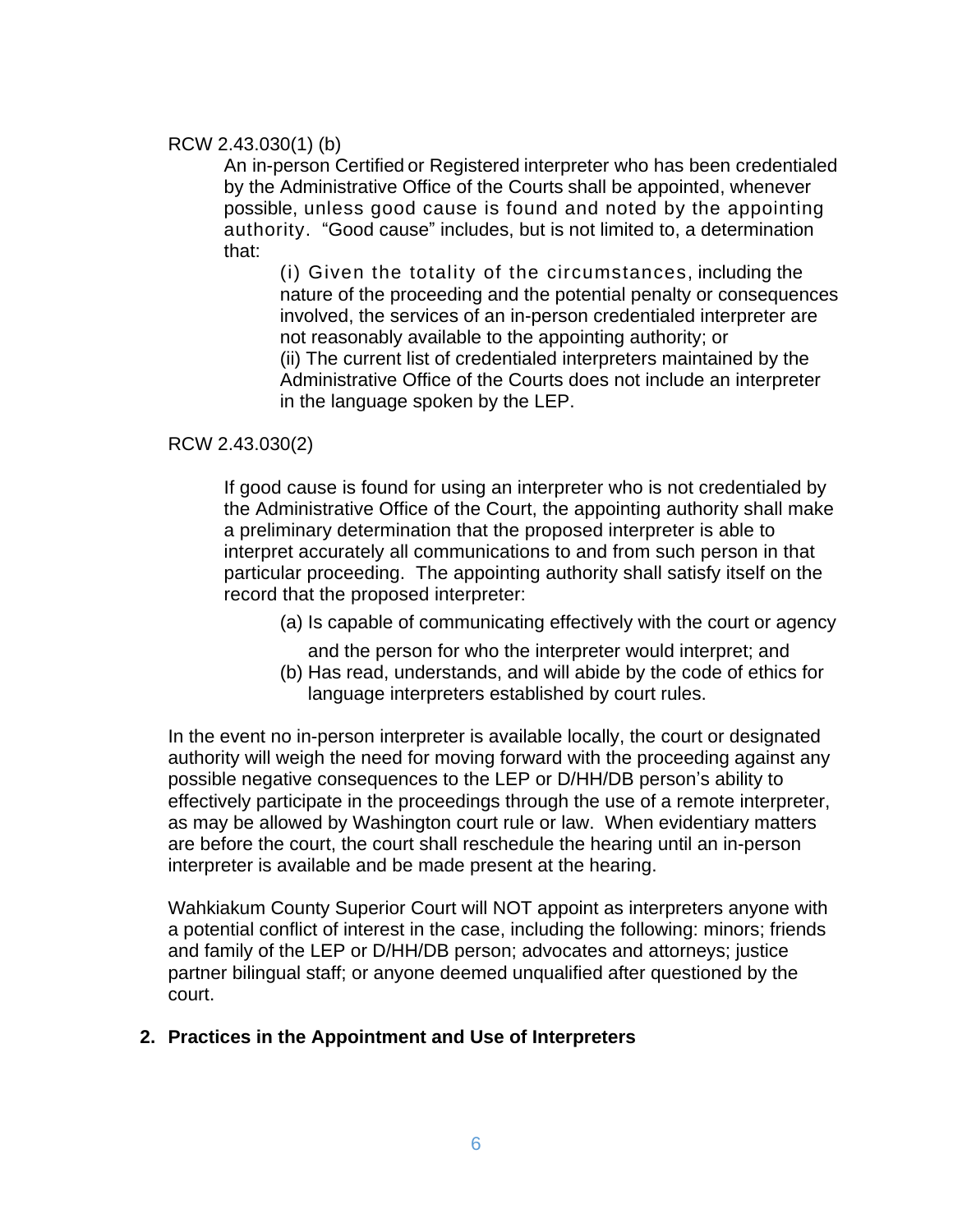In appointing interpreters, staff at **Wahkiakum County Superior Court,** will ensure that the interpreter and the LEP or D/HH/DB participant can effectively communicate. It is also the practice of **Wahkiakum County Superior Court** to:

- $\Box$  Only allow an LEP or D/HH/DB person to waive his or her right to the assistance of an interpreter if the waiver is knowing, voluntary, and on the record. The waiver of an interpreter may be rejected by the court or later revoked by the person.
- $\Box$  Require interpreters to provide sight translations for documents related to the court proceedings.
- □ Prohibit interpreters from assisting LEP or D/HH/DB with entering information on court forms without the involvement of court staff in the completion of such forms.
- $\Box$  Provide sign language interpreters for jurors who are D/HH/DB when such persons are called and selected for jury service

### **3. Calendaring and Scheduling of Interpreters for In-court and Out-of-court Contacts**

**Wahkiakum County Superior Court** will provide interpreter services in a timely manner. In order to provide high quality language access services in an efficient manner**, Wahkiakum County Superior Court** employs the following practices:

- $\Box$  Batching of matters for which an interpreter for a specific language is needed so long as this does not cause unnecessary delays in access and loss of remedies available to litigants, such as, Criminal or Domestic Matters
- $\Box$  Coordinating calendars so an interpreter may be available for several matters in the same court location on the same day.
- $\Box$  Coordinating the use of interpreters so that when an interpreter is not busy in a courtroom proceeding he or she may be available in person or telephonically to assist in other services.

### **4. Remote Interpreting**

For brief non-evidentiary hearings the **Wahkiakum County Superior Court** uses telephonic interpreting provided by credentialed interpreters

### **B. Language Services Outside the Courtroom**

The **Wahkiakum County Superior Court** is responsible for taking reasonable steps to ensure that LEP, deaf and hearing impaired individuals have meaningful access to court managed services outside the courtroom. The court, in compliance with federal and state civil rights laws and regulations, shall provide the most appropriate language access service for court managed services, including qualified interpreters, and translated materials and information. When the most appropriate language access service is the appointment of a qualified interpreter, the court shall follow the guidelines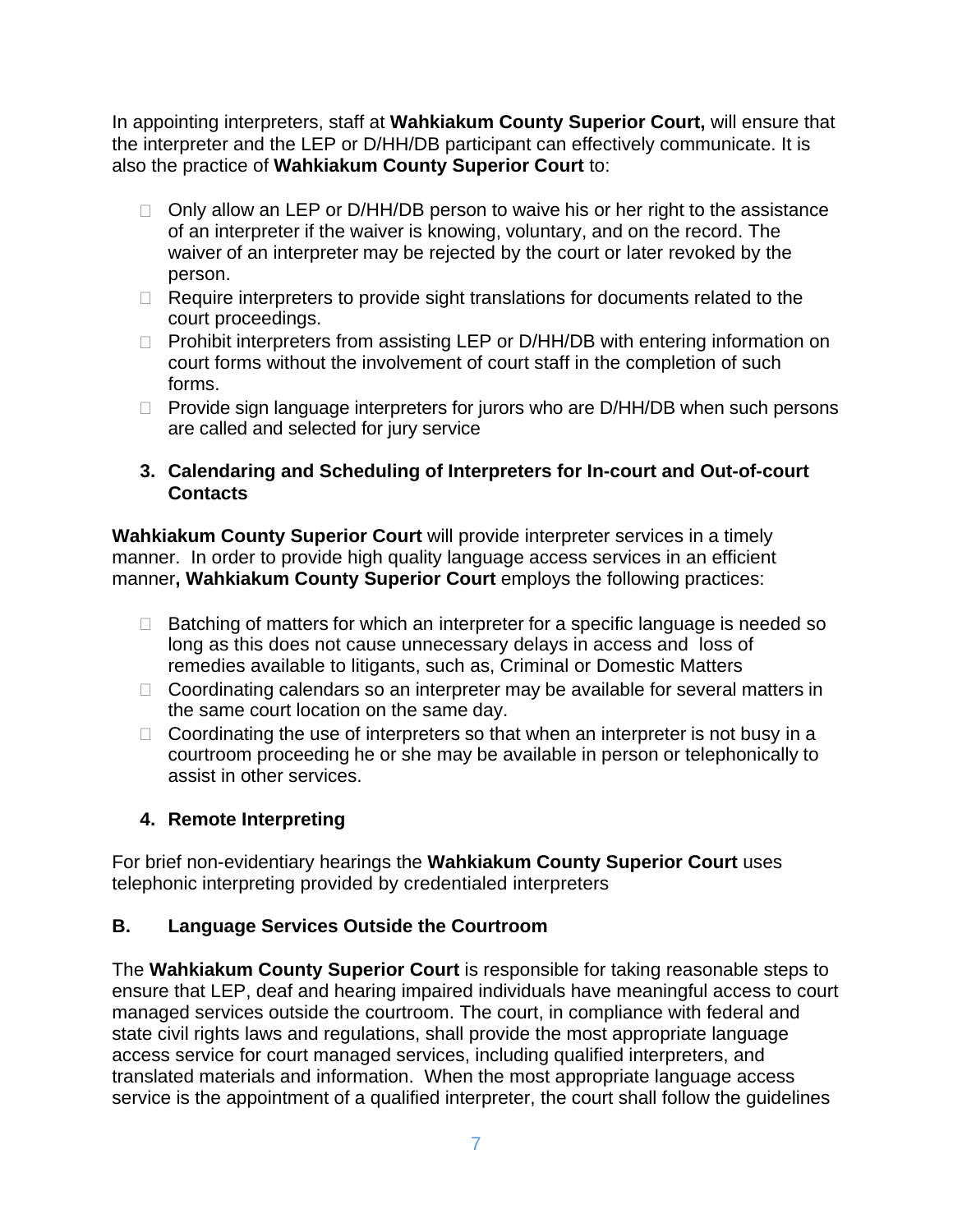described for the appointment of interpreters.

### **C. Translated Forms and Documents**

The **Wahkiakum County Superior Court** understands the importance of translating forms, documents, and electronic materials into non-English languages, so that LEP individuals have greater access to the courts' services.

State forms which have been translated are available at [www.courts.wa.gov/forms.](http://www.courts.wa.gov/forms) Additional informational resources translated into Spanish include:

- [A Guide to Washington State Courts](http://www.courts.wa.gov/newsinfo/content/pdf/CourtGuide2011_spanish.pdf) / [Guía](http://www.courts.wa.gov/newsinfo/content/pdf/CourtGuide2011_spanish.pdf) [de los](http://www.courts.wa.gov/newsinfo/content/pdf/CourtGuide2011_spanish.pdf) [Tribunale del Estado de](http://www.courts.wa.gov/newsinfo/content/pdf/CourtGuide2011_spanish.pdf)  Washington
- [Self-Represented Persons in District Court](http://www.courts.wa.gov/programs_orgs/pos_bja/ptc/documents/DistrictCourtProSeLitigantInformation_Spanish.pdf) / Personas que se representan a sí mismas en el Tribunal de Distrito
- [Self-Represented Persons in Municipal Court](http://www.courts.wa.gov/programs_orgs/pos_bja/ptc/documents/MunicipalCourtProSeLitigantInformation_Spanish.pdf) / Personas que se auto [representan](http://www.courts.wa.gov/programs_orgs/pos_bja/ptc/documents/MunicipalCourtProSeLitigantInformation_Spanish.pdf) [en](http://www.courts.wa.gov/programs_orgs/pos_bja/ptc/documents/MunicipalCourtProSeLitigantInformation_Spanish.pdf) [los](http://www.courts.wa.gov/programs_orgs/pos_bja/ptc/documents/MunicipalCourtProSeLitigantInformation_Spanish.pdf) [Tribunales](http://www.courts.wa.gov/programs_orgs/pos_bja/ptc/documents/MunicipalCourtProSeLitigantInformation_Spanish.pdf) [Municipales](http://www.courts.wa.gov/programs_orgs/pos_bja/ptc/documents/MunicipalCourtProSeLitigantInformation_Spanish.pdf)
- [Self-Represented Persons in Superior Court Civil Proceedings](http://www.courts.wa.gov/programs_orgs/pos_bja/ptc/documents/SuperiorCourtProSeLitigantInformation_Spanish.pdf) / Personas que se auto representan en procedimientos civiles en el Tribunal Superior
- [An Introduction to Small Claims Court](http://www.courts.wa.gov/newsinfo/resources/brochure_scc/smallclaimsSpanish.pdf) / [Una](http://www.courts.wa.gov/newsinfo/resources/brochure_scc/smallclaimsSpanish.pdf) [Introducción](http://www.courts.wa.gov/newsinfo/resources/brochure_scc/smallclaimsSpanish.pdf) [Al Juzgado De](http://www.courts.wa.gov/newsinfo/resources/brochure_scc/smallclaimsSpanish.pdf)  [Demandas De](http://www.courts.wa.gov/newsinfo/resources/brochure_scc/smallclaimsSpanish.pdf) [Cuantía](http://www.courts.wa.gov/newsinfo/resources/brochure_scc/smallclaimsSpanish.pdf) [Menor](http://www.courts.wa.gov/newsinfo/resources/brochure_scc/smallclaimsSpanish.pdf)

The court shall make available such forms on the court's website.

**Wahkiakum County Superior Court** has not translated any local forms and relies solely on translated general pattern forms provided by the AOC. When translated forms are not available, this court may:

- $\Box$  Have an in-person interpreter sight translate the form
- $\Box$  Refer LEP (Limited English Proficiency) party to a community resource (local non-certified interpreters)

### **VI. TRAINING**

The **Wahkiakum County Superior Court** is committed to providing training for all judicial and court staff members who come in contact with LEP and D/HH/DB individuals in order to ensure the successful delivery of language access services. The court will provide staff training on all requirements in this Language Access Plan.

Training efforts will include an initial training for new staff on the requirements of the current Language Access Plan and an annual training for existing court personnel that addresses any revisions made to the Plan.

Resources and information regarding language access services, policies and procedures and tools for providing language assistance (such as bench cards, language identification guides, brochures, etc.) are available to all court staff and decision makers at the Superior Court's Webpage, Administration Office and Clerk's Office.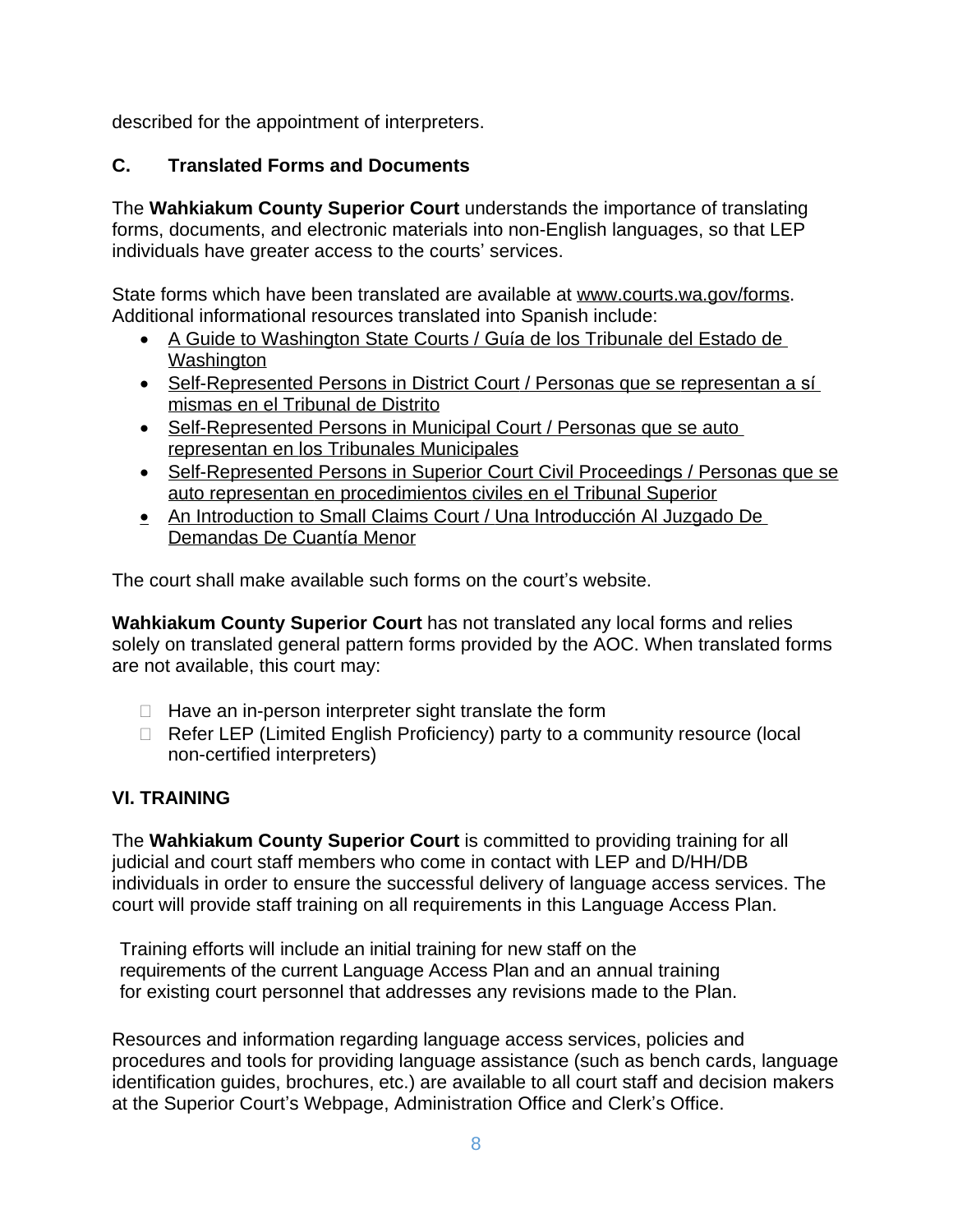# **VII. COMPLAINT PROCESS FOR NON-COMPLIANCE**

### **1. Complaints Against Local Court**

This specific complaint process is designed to bring to the attention of the local court, allegations filed by LEP or D/HH/DB parties that the local court is out of compliance with the its own Language Access Plan, any applicable federal statutes or regulations, state statutory provisions, such as RCW 2.42 or 2.43 and/or any applicable state or local court rules.

### **Local Court Complaint Process**

**Within 30 days of specific event, a letter to the Judge of the Superior Court providing details of the complaint including date and specific failures of court personnel or interpreter to follow language plan and provide required services.**

### **III. PUBLIC NOTIFICATION AND EVALUATION OF LAP**

### **A. LAP Approval & Notification**

**Wahkiakum County Superior Court** LAP has been approved by the Superior Court Judge Douglas E Goelz. Copies of **Wahkiakum County Superior Court** LAP shall be provided upon request. In addition, the court shall post its LAP on its own website at**:***(insert Court's URL)*

### **B. Annual Evaluation of the LAP**

*Wahkiakum County Superior Court* will conduct a bi-annual needs assessment to determine whether changes to the LAP are needed. To this end, the court will continue to communicate on an ongoing basis with Courthouse staff, LEP and D/HH/DB persons, attorneys, and the public in the following manner(s):

#### **Notice of Annual Assessment and Request for Input**

Posted in the Courthouse and Published on Superior Court Website

This assessment will be done by reviewing various areas in which the court provides language access services, taking into consideration the number of interpreters requested by language in the courts and the identification of emerging changes in the languages spoken or signed. Elements of the assessment evaluation shall include

- □ Number of LEP or D/HH/DB persons requesting court interpreters;
- □ Assessment of current language;
- □ Assessing whether staff members adequately understand LAP policies and procedures and how to carry them out; and